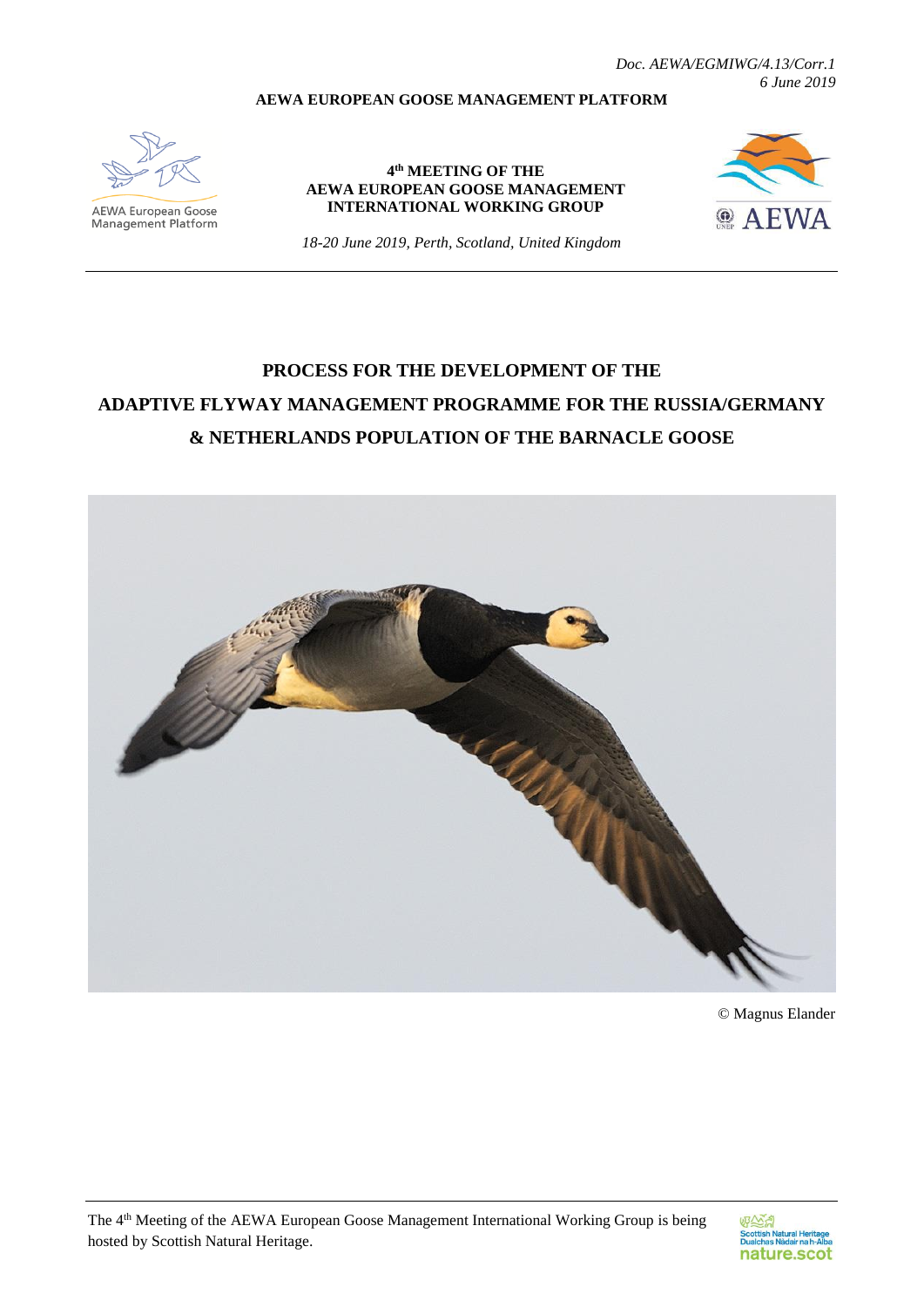## **1. Background**

The International Single Species Management Plan (ISSMP) for the Barnacle Goose (*Branta leucopsis*) was developed according to Paragraph 4.3.4 of the AEWA Action Plan, which provides for developing ISSMPs for populations which cause significant damage, in particular, to crops and fisheries. In addition, it responds to AEWA Resolution 6.4, which requested the establishment of a multi-species goose management platform and process to address the sustainable use of goose populations and to provide for the resolution of humangoose conflicts, targeting as a matter of priority Barnacle and Greylag Geese.

The ISSMP for the Barnacle Goose was adopted at the 7<sup>th</sup> Session of the Meeting of the Parties to AEWA (MOP7), 4-8 December 2018 in Durban, South Africa, following various stakeholder workshops and extensive consultation with the Range States and relevant stakeholders.

The ISSMP provides a mandate for developing population-specific Adaptive Flyway Management Programmes (AFMPs) for each of the three populations (Russia/Germany & Netherlands; East Greenland/Scotland & Ireland, Svalbard/South-west Scotland) of Barnacle Goose, recognising that the populations have a different status on Table 1 of AEWA and that there are regional differences in migratory behaviour and the human-wildlife conflicts involved. These AFMPs shall be formally adopted by the European Goose Management International Working Group (EGM IWG) and then reviewed periodically.

This document focuses on the development of the AFMP for the Russia/Germany & Netherlands population. The development of an AFMP for the Svalbard/South-west Scotland population is currently under discussion with the two main Range States (Norway and Scotland). Similarly, the development of the AFMP for the East Greenland/Scotland & Ireland population will require prior discussions with the main Range States. The Secretariat will report back at the EGM IWG4 on the outcomes of these discussions.

## **2. Purpose of the AFMPs**

The purpose of the AFMPs is to establish an agreement amongst Range States on the implementation of those activities in the Barnacle Goose ISSMP, that require coordination at the population and/or Management Unit (MU) level.

Specifically, each AFMP will address the following activity:

- 1) Assess periodically and report to the EGM IWG the cumulative impact of derogations and hunting<sup>1</sup> on:
	- a) The development of the population;
	- b) The likelihood of serious damage to agriculture;
	- c) Risk to air safety;
	- d) Risk to other flora and fauna (including the Arctic ecosystems); and
	- e) The non-lethal measures taken to prevent damage/risk, as well as the effectiveness of these.

In addition, the AFMPs will assist Range States in coordinating the implementation of their derogation schemes and will therefore contain information that is relevant for assessing the need for derogations at Range State level<sup>2</sup>.

The implementation of further activities agreed in the Barnacle Goose ISSMP will be elaborated in the MUspecific workplans within each AFMP, following the same principle of the non-AHM workplan for the Taiga Bean Goose.

<sup>-</sup><sup>1</sup> Hunting in Range States where the species can be legally hunted and derogation from the provisions of the EU Birds Directive, AEWA or the Bern Convention is not required.

<sup>2</sup> See Box 1 of the Barnacle Goose ISSMP.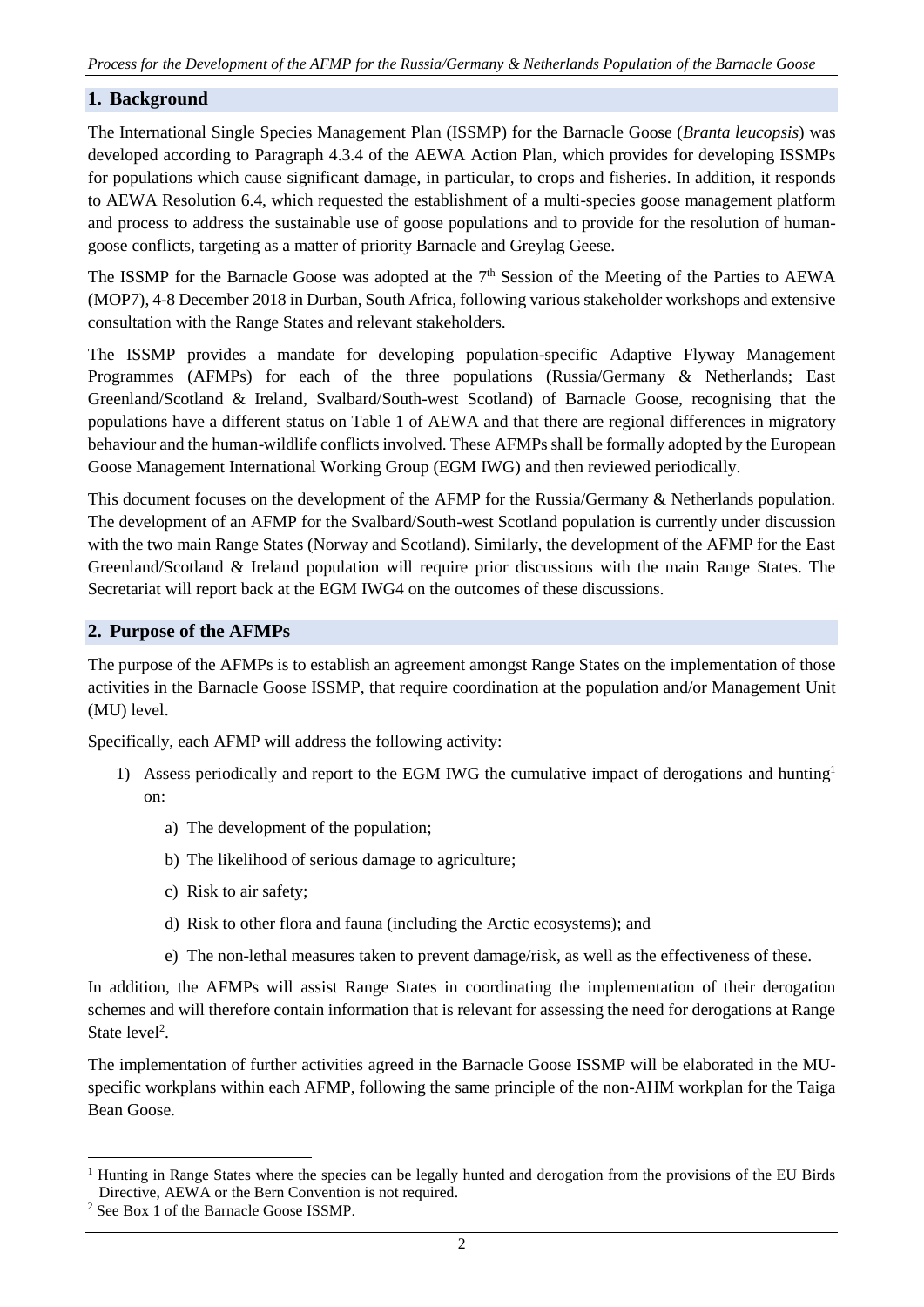Moreover, it should be noted that Range States remain responsible for their derogation measures and for national planning and implementation within the framework of the ISSMP.

According to the Barnacle Goose ISSMP, the following items shall be included as part of the AFMPs:

- 1) Definition of MUs, if necessary;
- 2) Definition of Favourable Reference Values (FRVs) for the population/MU;
- 3) Population/MU specific analysis of  $3$ :
	- a) Characterisation of the spatial and temporal extent and trends of damage to agriculture and of risks to human health and air safety, as well as to other flora and fauna that can be attributed to the MU in question, including predicted future changes in these;
	- b) Description of the methods applied in the past assessments [*for the need for derogations*] in each country and recommendations for the development of future guidelines for assessments;
	- c) Description of the methods applied or tested to prevent damages and to reduce risks, their effectiveness and sufficiency to tackle the problem;
	- d) Understanding of the link between population level and damages or risk;
	- e) Each AFMP shall also contain information on habitat conservation measures, including designation of Special Protection Areas (SPAs) under Article 4(2) of the Birds Directive:
		- i) List of SPAs and other protected areas designated for the Barnacle Goose;
		- ii) Management of the species and the damage inside and outside SPA;
		- iii) Tackling damage prevention inside and outside SPAs (accommodation areas, derogations, etc.).
- 4) Protocols to assess the cumulative impact of all off-take (including both legal hunting and derogations);
- 5) Workplans for the ISSMP actions relevant to the population/MUs.

## **3. Proposed Outline of an AFMP for the Barnacle Goose**

#### **Main body of the AFMP:**

**1. Introduction**

*Description on the purpose and scope of the AFMP.*

## **2. Definition of Management Units (MUs)**

*This section will include the MUs in the Russia/Germany & Netherlands Population as agreed at the EGM IWG4 (see document AEWA/EGMIWG/4.15)*

## **3. Definition of Favourable Reference Values (FRVs)**

*The FRVs for the Barnacle Goose will be included in this section, as agreed at the EGM IWG4 (Doc. AEWA/EGMIWG/4.17/Rev.1).*

## **4. Cumulative impact of derogations and legal hunting**

*Assessment of the cumulative impact of derogations and hunting<sup>1</sup> on the development of the population, the likelihood of serious damage to agriculture and risk to air safety and to other flora and fauna (including the Arctic ecosystems) and the non-lethal measures taken to prevent damage/risk,* 

1

<sup>3</sup> See Box 1 of the Barnacle Goose ISSMP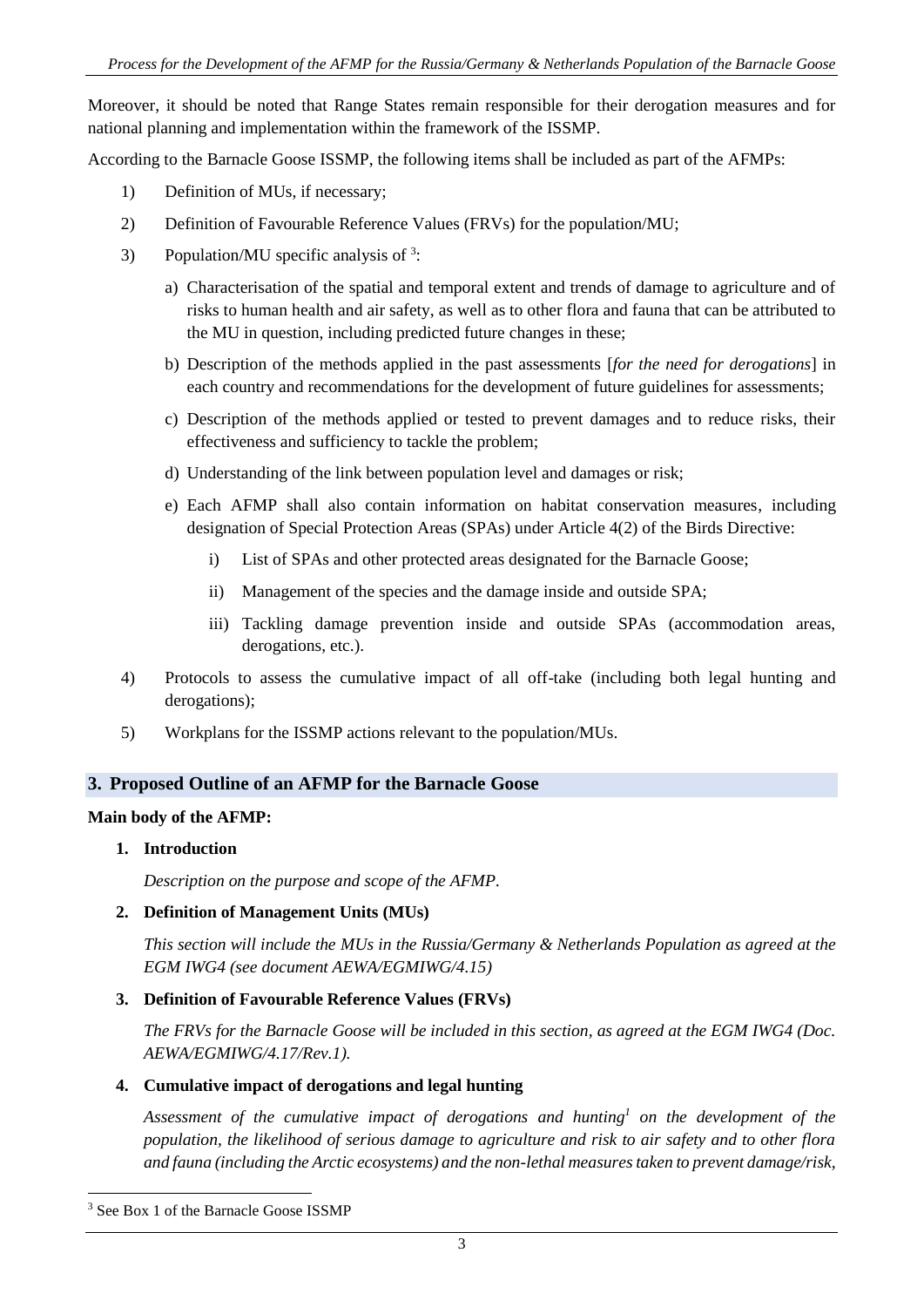*as well as the effectiveness of these. If necessary, this section will propose a coordination of the derogation measures between Range States to avoid risk to the population and to enhance effectiveness of the measures.*

## **5. Monitoring indicators and programmes**

*Clear and effective monitoring indicators and programmes are identified to measure that the management objectives are met.*

**6. Protocols for the iterative phase** (decision making, monitoring and assessment)

*Management actions are evaluated systematically and adapted accordingly for improved management. The detailed protocols will be added as an Annex to the AFMP.*

The following sections will be added as Annexes to the AFMP:

#### **Annex 1. MU-specific workplans**

*Annual MU-specific workplans will be included and reviewed by the EGM IWG at their annual meetings. Workplans will include priority activities identified in the ISSMP, as well as other activities agreed by the EGM IWG at their annual meetings.*

#### **Annex 2. Box 1 of the ISSMP for the Barnacle Goose**

- a. Characterisation of the spatial and temporal extent and trends of damage to agriculture and of risks to human health and air safety as well as to other flora and fauna that can be attributed to the population/MU in question, including predicted future changes in these;
- b. A description of the methods applied in the past assessments [*for the need for derogations*] for each country and recommendations for the development of future guidelines for assessments;
- c. Description of the methods applied or tested to prevent damages and to reduce risks, their effectiveness and sufficiency to tackle the problem;
- d. Understanding of the link between population level and damages or risk;
- e. List of SPAs and other protected areas designated for the Barnacle Goose;
- f. Management of the species and the damage inside and outside SPAs;
- g. Tackling damage prevention inside and outside SPAs (accommodation areas, derogations, etc.).

#### **Annex 3. Population Models**

*This section will include the Barnacle Goose population models to assess the cumulative impact of derogations and hunting<sup>1</sup> that will be prepared by the Data Centre, to inform decisions.*

#### **Annex 4. Impact Models**

*This section will include models that will assess the predicted outcomes of defined management actions (e.g. effect of derogations) on the fundamental objectives set in the ISSMP.*

#### **Annex 5. Protocols for the iterative phase (decision making, monitoring and assessment)**

*Protocols for the iterative phase will be presented in this section, in order to systematically evaluate management actions and adapt them accordingly for improved management.*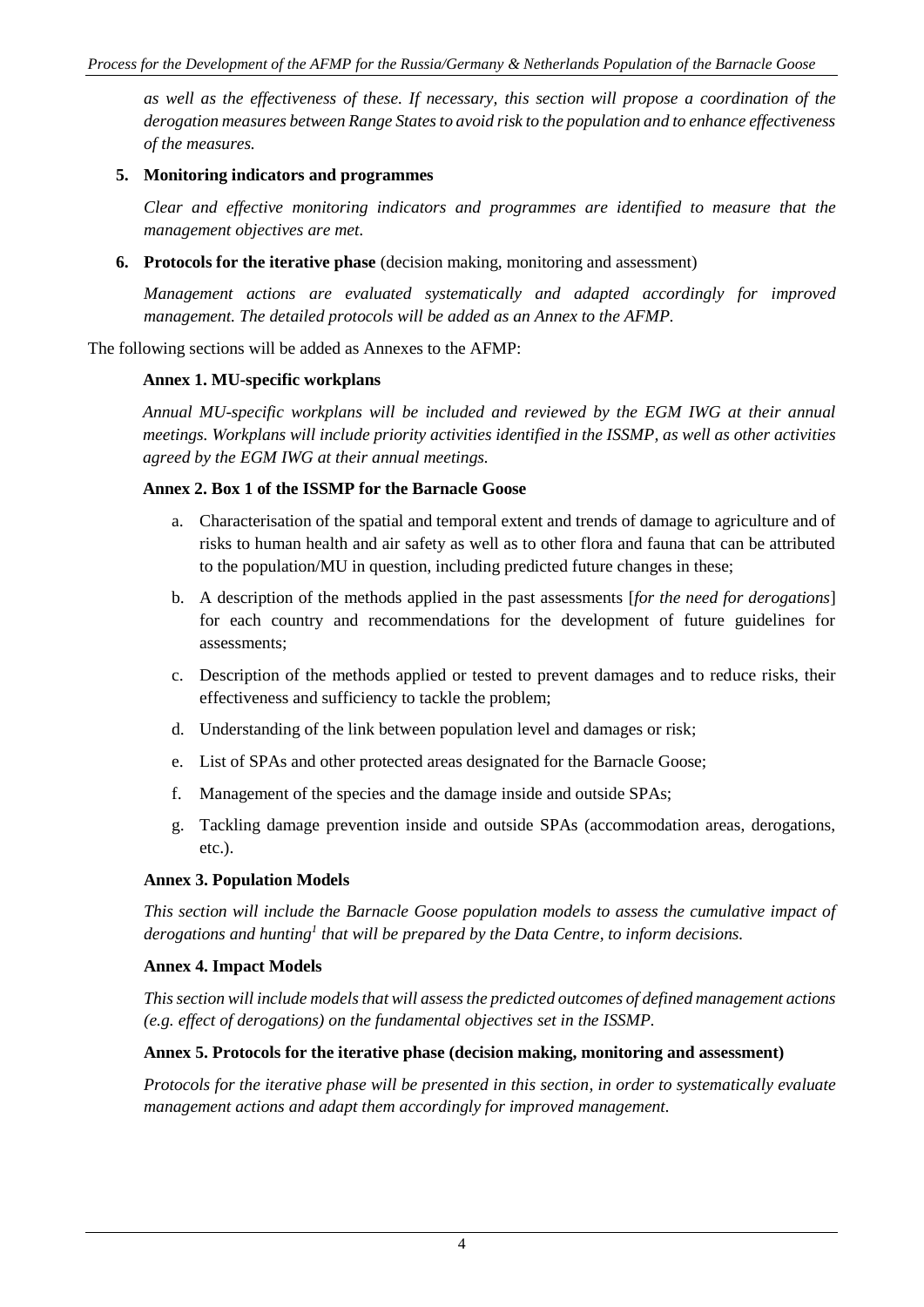## **4. Provisional<sup>4</sup> Steps and Timeline for the Development of the AFMP for the Russia/Germany & Netherlands Population**

The development of the AFMP requires a number of steps that are highly dependent on the availability of funding, human resources and time, to provide a transparent management process that is informed by robust science.

The timeline below indicates an approximate timeframe, in which various elements of the AFMP for the Russia/Germany & Netherlands population can realistically be delivered, subject to the availability of resources.



## *Figure 1. Provisional timeline for the development of the AFMP*

1

At the EGM IWG4 in June 2019 Range States are expected to agree on the proposed process for the development of the AFMPs and on the proposed MUs for the Russia/Germany & Netherlands population of the Barnacle Goose, presented in document AEWA/EGMIWG/4.15.

At the same time, Range States are also expected to agree on the method to define FRVs for the Barnacle Goose (see document AEWA/EGMIWG/4.17/Rev.1). The FRVs will be included in the AFMP and presented at the EGM IWG5 in June 2020.

From July 2019 onwards, the International Modelling Consortium will be working on the development of population models. During the 2nd Meeting of the International Modelling Consortium, which took place in Kalø, Denmark, on 21-22 March 2019 it was suggested that the Dutch group (SOVON, Wageningen University, NIOO) would develop the first population models for the Russia/Germany & Netherlands population in collaboration with the EGMP Data Centre. Once developed, the first set of population models will be presented to the EGM IWG5 in June 2020. The models will be further developed, improved and refined. However, impact models still have to be developed and are dependent on additional funding.

Moreover, the EGMP Data Centre will collate the information from the Range States needed concerning damage and site protection (Box 1 of the Barnacle Goose ISSMP) with input from the International Modelling Consortium and the EGMP Agriculture Task Force, as necessary. However, data on risks to air safety and other flora and fauna are currently not collated and assessed for the whole population and will require additional funding. Annex 1 of this document provides a justification and description of the need of additional capacity in the EGMP Data Centre to accomplish these tasks within the indicated timeline.

<sup>4</sup> The timeline for the development of the AFMP is subject to the timely availability of data, funding and human resources.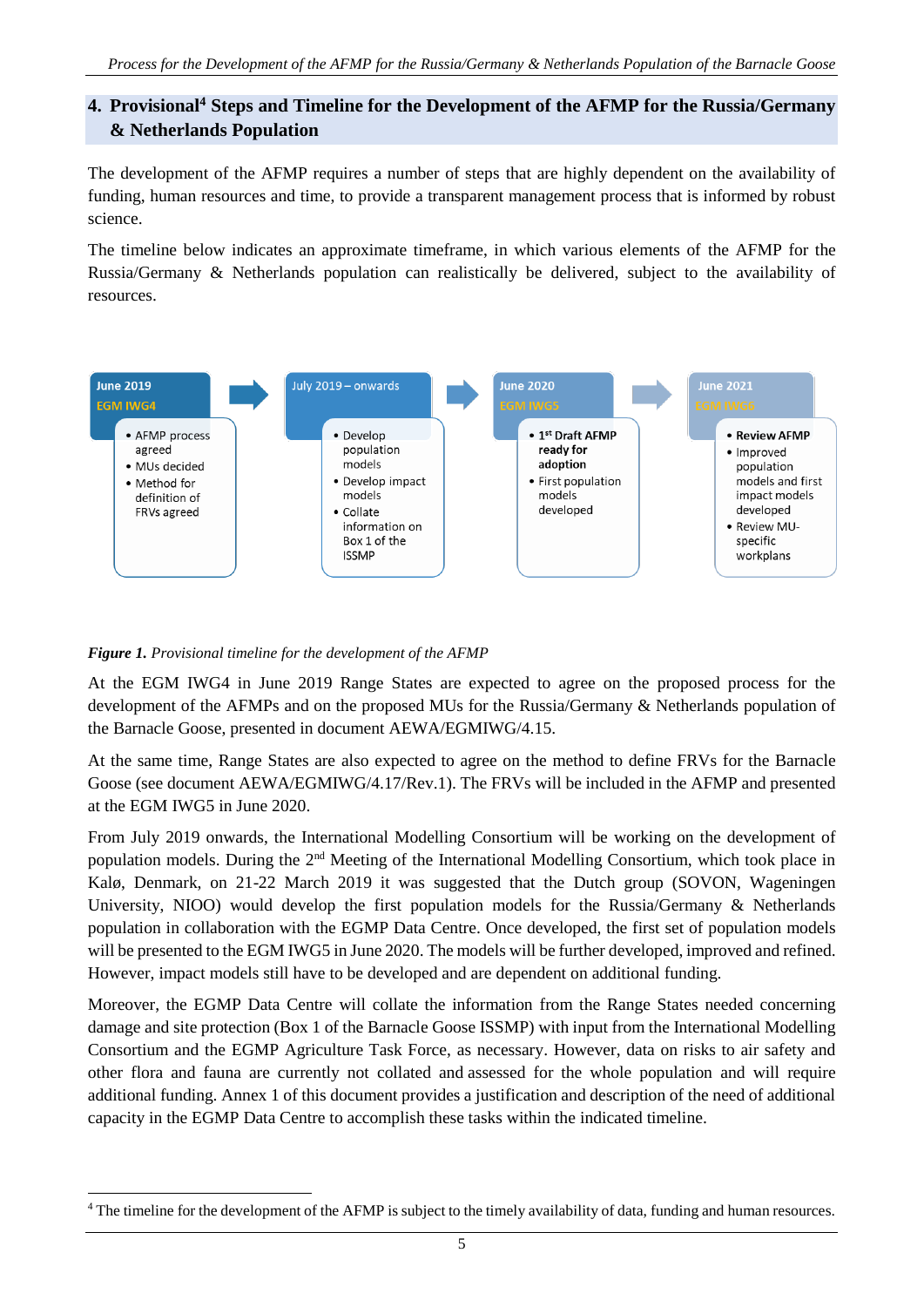#### *Process for the Development of the AFMP for the Russia/Germany & Netherlands Population of the Barnacle Goose*

Subject to the availability of resources a first draft of the AFMP for the Russian/Netherlands & Germany Population of the Barnacle Goose, including results of the first models and the MU-specific workplans, is expected to be ready for adoption at the 5<sup>th</sup> Meeting of the European Goose Management International Working Group (EGM IWG5) in June 2020.

Following June 2020, the AFMP, including the models and MU-specific workplans, will be reviewed for EGM IWG6 in June 2021.

The following resources are required to ensure the timely delivery of each step in the process:

*Table 1. Key decisions and resources needed for the development of the Barnacle Goose AFMP (Russia/Germany & Netherlands population)*

| Decision / activity                 | <b>Responsibility</b>                                                                                                        | <b>Extra resources</b><br>needed                                                                                                                                                                                                                                                                                                                         | <b>Timeframe for</b><br>decision or funding to<br>be provided                                      |
|-------------------------------------|------------------------------------------------------------------------------------------------------------------------------|----------------------------------------------------------------------------------------------------------------------------------------------------------------------------------------------------------------------------------------------------------------------------------------------------------------------------------------------------------|----------------------------------------------------------------------------------------------------|
| AFMPs process agreed                | <b>EGM IWG</b>                                                                                                               | n/a                                                                                                                                                                                                                                                                                                                                                      | June 2019 (agreement)                                                                              |
| MUs agreed                          | <b>EGM IWG</b>                                                                                                               | n/a                                                                                                                                                                                                                                                                                                                                                      | June 2019 (agreement)                                                                              |
| [FRVs agreed]                       | <b>EGM IWG</b>                                                                                                               | No extra resources<br>needed. This is only<br>possible in case an FRV<br>definition method other<br>than "aggregated SPA-<br>level FRPs" is chosen.                                                                                                                                                                                                      | [June 2019 (agreement)]                                                                            |
| Collate data for Box 1              | <b>EGMP</b> Data Centre,<br>Range States,<br><b>International Modelling</b><br>Consortium &<br><b>Agriculture Task Force</b> | Academic Technician to<br>collate information for<br><b>Barnacle Goose</b><br>(Russia/Germany &<br>Netherlands population)<br>and Greylag Goose at<br>the EGMP Data Centre<br>(position also to develop<br>the impact models, see<br>below);<br>20% time per year for 2<br>years (EUR 38,400 of<br>overall budget for the<br>position of EUR<br>192,000) | July 2019 (funding for<br>academic technician<br>provided)<br>Refer to Annex 1 for<br>more details |
| Development of<br>population models | <b>EGMP</b> Data Centre &<br><b>International Modelling</b><br>Consortium                                                    | Dutch group (work<br>already funded by the<br>Netherlands)                                                                                                                                                                                                                                                                                               | Already agreed                                                                                     |
| Development of impact<br>models     | <b>EGMP</b> Data Centre &<br><b>International Modelling</b><br>Consortium                                                    | Academic Technician<br>position to develop<br>models for Barnacle<br>Goose (Russia/Germany<br>& Netherlands<br>population) and Greylag<br>Goose; (position also to<br>collate data for Box 1,<br>see above);                                                                                                                                             | July 2019 (funding for<br>technician position<br>provided)<br>Refer to Annex 1 for<br>more details |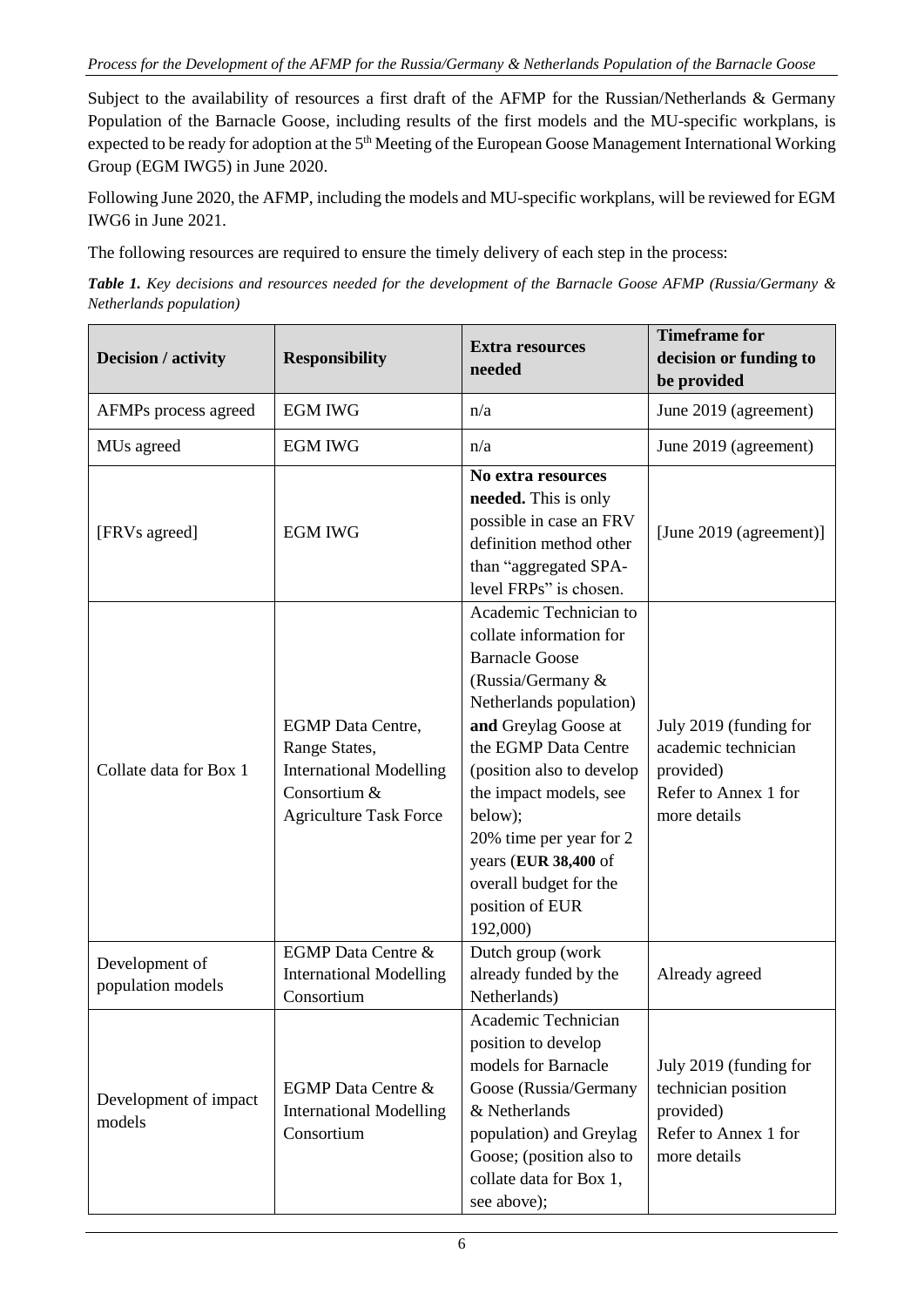|                  |                                                                  | 80% time per year for 2<br>years (EUR 153,600 of<br>overall budget for the<br>position of EUR<br>192,000)                                                                                                                                                                             |                                     |
|------------------|------------------------------------------------------------------|---------------------------------------------------------------------------------------------------------------------------------------------------------------------------------------------------------------------------------------------------------------------------------------|-------------------------------------|
| AFMP compilation | <b>EGMP</b> Secretariat, Data<br>Centre & external<br>consultant | ca. EUR 5,650                                                                                                                                                                                                                                                                         | December 2019<br>(funding provided) |
| [FRVs agreed]    | <b>EGM IWG</b>                                                   | This will be only<br>necessary if the option<br>"aggregated SPA-level<br>FRPs" amongst the FRV<br>definition methods is<br>chosen (resources<br>needed are to be<br>identified). If other<br>methods are chosen,<br>then FRVs can be<br>agreed already in June<br>$2019$ (see above). | [June 2020 (agreement)]             |

## **5. Data needs for the purpose of the Barnacle Goose AFMP (Russia/Germany & Netherlands population)**

The following data is required to ensure the timely delivery of each step in the process:

|  | Table 2. Data needs for the development of the Barnacle Goose AFMP for the Russia/Germany & Netherlands population |  |  |
|--|--------------------------------------------------------------------------------------------------------------------|--|--|

|                                                                                    |                                                                                                                        |                                                                                      | Timeframe for data |
|------------------------------------------------------------------------------------|------------------------------------------------------------------------------------------------------------------------|--------------------------------------------------------------------------------------|--------------------|
| <b>Purpose / activity</b>                                                          | <b>Type of data</b>                                                                                                    | <b>Responsibility</b>                                                                | to be provided     |
| Population models                                                                  | Capture-Mark-Recapture<br>material (leg-banding and metal<br>ringing)                                                  | Dutch research<br>institutes (NIOO,<br>Wageningen Univ.,<br>SOVON), EURING<br>and DC | March 2020         |
| Population models<br>and assessment of<br>impacts of<br>derogations and<br>harvest | Population counts (mid-winter)                                                                                         | Range States and DC                                                                  | March 2020         |
| Population models<br>and assessment of<br>impacts of<br>derogations and<br>harvest | Off-take under derogations and<br>hunting and their seasonal<br>distribution                                           | Range States and DC                                                                  | March 2020         |
| Agricultural impact<br>assessment                                                  | Damage assessment,<br>compensation, subsidies paid,<br>derogation off-take statistics<br>(according to the indicators) | Range States,<br><b>Agricultural Task</b><br>Force and DC                            | March 2020         |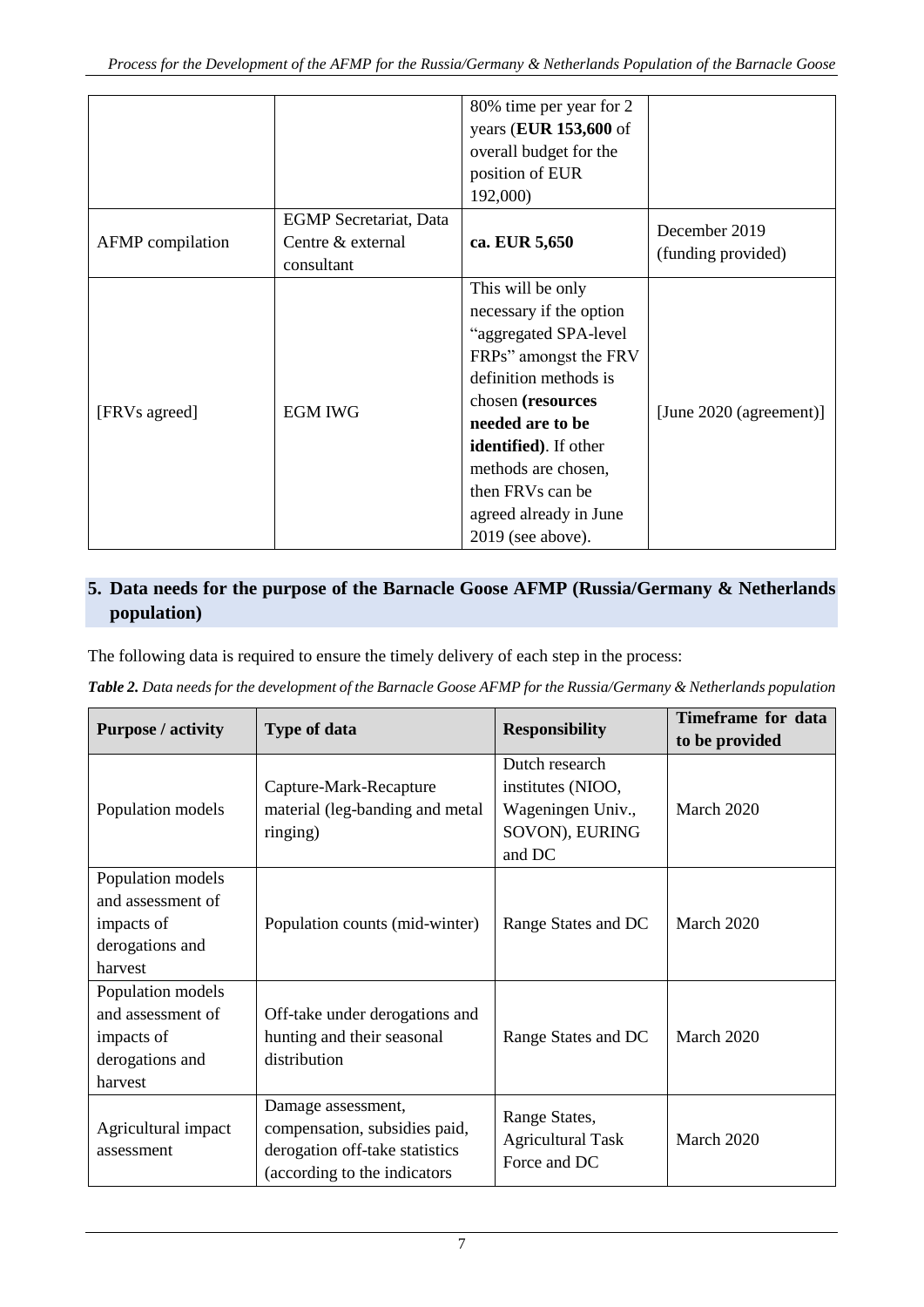|                                | proposed by the Agricultural<br>Task Force)                               |                                                           |            |
|--------------------------------|---------------------------------------------------------------------------|-----------------------------------------------------------|------------|
| Air safety risk<br>assessment  | Bird strike statistics                                                    | Range States and DC                                       | March 2021 |
| Ecosystem impact<br>assessment | Measurements of tundra<br>degradation; effect on breeding<br>meadow birds | Range States and Data<br>Centre                           | March 2021 |
| Population model<br>updates    | Population counts (summer;<br>pending decisions on MUs)                   | Range States and DC                                       | March 2021 |
| Agricultural impact<br>models  | Damage assessment statistics                                              | Range States,<br><b>Agricultural Task</b><br>Force and DC | March 2021 |

## **Action requested from the EGM IWG**

- Agree on the proposed content and outline of the AFMPs for the three Barnacle Goose populations;
- Take note of the indicative timeline for the development of the AFMP for the Russia/Netherlands & Germany population and the steps that are involved;
- Consider the resources that are required for the entire process, for the timely delivery of the AFMP by June 2020.